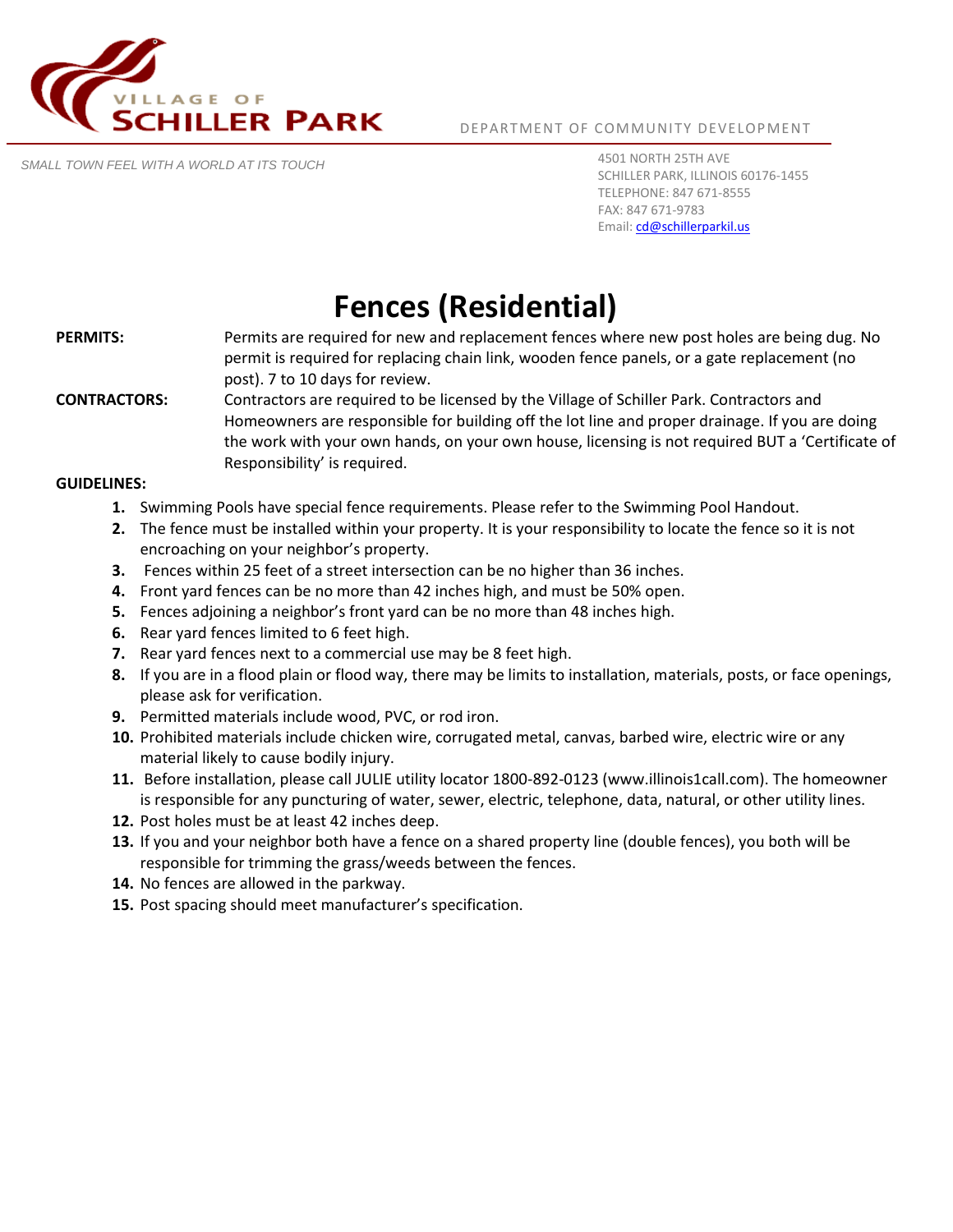### **APPLICATION: One original complete Permit with two (2) copies of the following:**

- **1.** A current Plat of Survey with the location of fence [sections]
	- **a.** New or replaced sections
	- **b.** Height of each section
	- **c.** Gate location and swing opening
- **2.** Fence information Fill out worksheet, page 3.

## **INSPECTIONS: All inspections require a minimum of 24 hours notice. The required inspection is:**

- **1.** Post Holes must be 42" deep.
- **2.** Final—when the fence is 100% complete.

### **OTHER INFO/TIPS FOR SUCCESS:**

**1.** Apply for a permit before you make a deposit for materials or installation. We must approve or deny a permit based on building codes and zoning ordinances. We cannot account for your financial risk. A reputable contractor or supplier will wait for the permit.

**2.** Get manufacturer's information and submit with the permit application

**3.** Ask the contractor to 'pull the permit'

**4.** Be wary of fence suppliers or contractors running 'specials' that require immediate cash deposits/material purchases. If it is too good to be true, it probably is.

**5.** If you are unsure of whom to contact, we maintain a list of fence contractors licensed in the Village that have successfully installed fences previously.